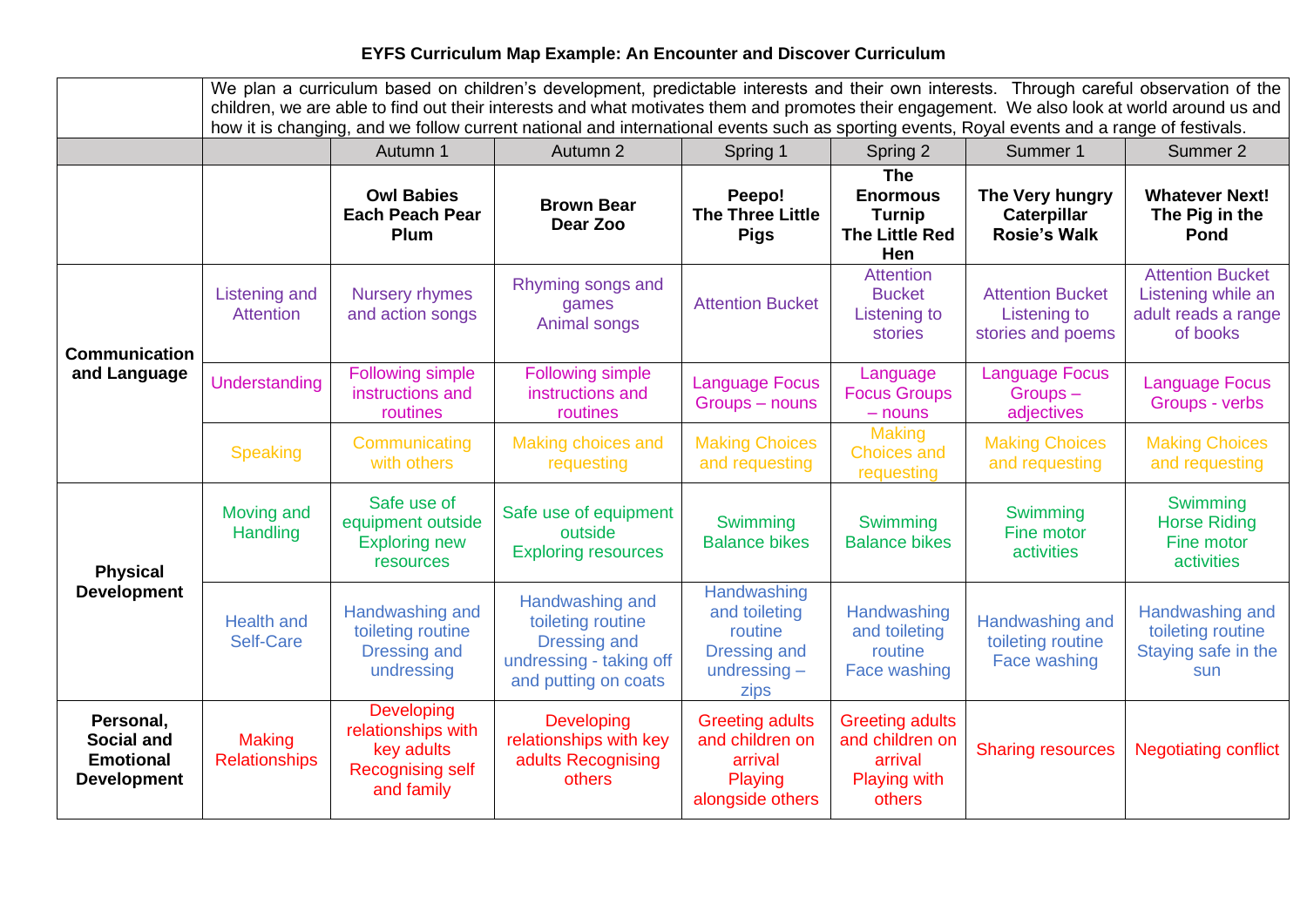|                            | Self-<br>confidence<br>and self-<br>awareness | Learning new<br>routines                                                   | Following routines                                  | Being special<br>helper                                | <b>Being special</b><br>helper                                 | Being special<br>helper                                                                                | <b>Being special</b><br>helper - delivering<br>messages                   |
|----------------------------|-----------------------------------------------|----------------------------------------------------------------------------|-----------------------------------------------------|--------------------------------------------------------|----------------------------------------------------------------|--------------------------------------------------------------------------------------------------------|---------------------------------------------------------------------------|
|                            | Managing<br>feelings and<br>behaviour         | <b>Settling in</b>                                                         | <b>Beginning to</b><br>recognise own<br>emotions    | <b>Beginning to</b><br>recognise own<br>emotions       | Communicating<br>about emotions                                | Communicating<br>about emotions                                                                        | Recognising<br>emotions in others                                         |
| Literacy                   | Reading                                       | <b>Core Books</b><br>Voice and body<br>sounds                              | <b>Core Books</b><br>Voice and body<br>sounds       | <b>Core Books</b><br>Environmental<br>print            | <b>Core Books</b><br>Environmental<br>print                    | <b>Core Books</b><br>Reading names<br>Sharing books                                                    | <b>Core Books</b><br>Reading names<br>Sharing books                       |
|                            | Writing                                       | Mark Making in<br>sensory media                                            | Mark Making in<br>sensory media                     | Mark Making in<br>sensory media                        | Mark Making in<br>sensory media                                | Mark Making/<br>Name tracing<br>Creating<br>sentences with<br>symbols                                  | Mark Making/<br>Name tracing<br><b>Creating sentences</b><br>with symbols |
| <b>Mathematics</b>         | <b>Numbers</b>                                | Number songs and<br>games                                                  | Number songs and<br>games                           | Number songs<br>and games<br>Making sets of<br>objects | Number songs<br>and games<br>Making sets of<br>objects         | Number songs<br>and games                                                                              | Number songs and<br>games                                                 |
|                            | Shape, space<br>and measure                   | <b>Puzzles</b>                                                             | <b>Exploring size</b><br>Shape sorters              | Days of the week<br>3D shapes                          | Sequencing<br>2D shapes                                        | Capacity<br>Sorting                                                                                    | <b>Weighing items</b><br><b>Patterns</b>                                  |
| Understanding<br>the World | People and<br><b>Communities</b>              | Developing<br>relationships with<br>key group                              | <b>Becoming familiar with</b><br>school environment | <b>Finding different</b><br>rooms in the<br>school     | Finding<br>different adults<br>in the school                   | <b>Babies</b>                                                                                          | Animals and their<br>young                                                |
|                            | The World                                     | <b>Becoming familiar</b><br>with classroom<br>environment<br><b>Sukkot</b> | Diwali, Bonfire Night,<br>Christmas                 | <b>Building dens</b><br>and houses                     | Easter<br><b>Planting seeds</b><br>Making and<br>tasting bread | Modes of<br>transport<br>Ramadam & Eid,<br>Wesak<br>Caterpillar<br>growing kit<br><b>Fruit tasting</b> | Modes of transport<br>Picking and tasting<br>vegetables                   |
|                            | <b>Technology</b>                             | <b>Cause and effect</b><br>toys                                            | Cause and effect toys<br>and activities             | <b>Taking photos</b><br>and videos                     | <b>Taking photos</b><br>and videos                             | <b>Beebots</b>                                                                                         | <b>Dash Robot</b>                                                         |